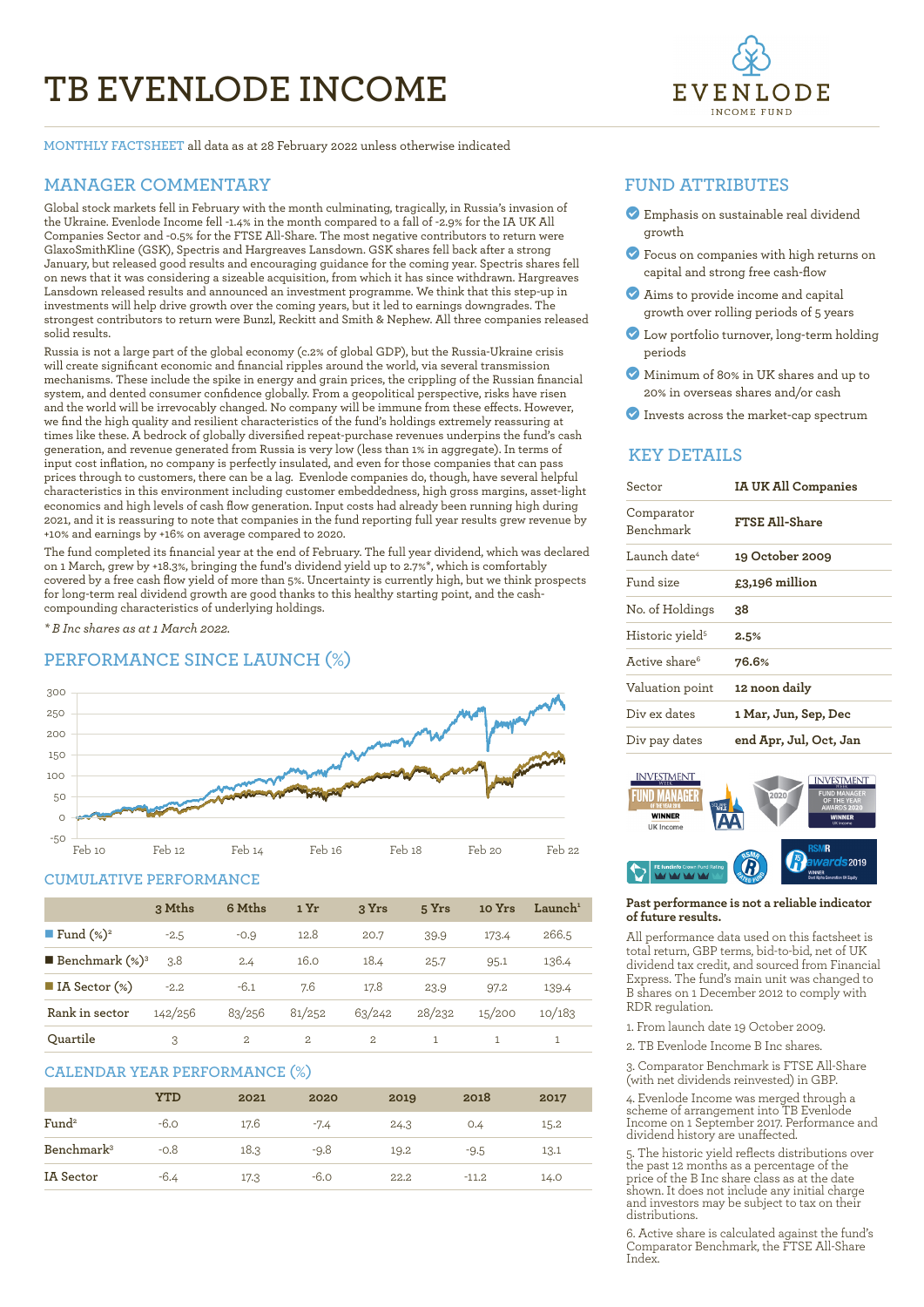

# **PORTFOLIO**

| Sector allocation (%)                       |      |                             |      | Top 20 holdings $(*)$       |      |
|---------------------------------------------|------|-----------------------------|------|-----------------------------|------|
| Industrial Goods and Services               | 19.0 |                             |      | <b>RELX</b>                 | 8.3  |
| Personal Care, Drug and Grocery Stores 18.3 |      |                             |      | Diageo                      | 8.2  |
| Media                                       | 13.5 |                             |      | Unilever                    | 8.1  |
| Food, Beverage and Tobacco                  | 11.4 |                             |      | Reckitt Benckiser           | 6.5  |
| Health Care                                 | 10.7 |                             |      | Bunzl                       | 4.7  |
| Technology                                  | 8.9  |                             |      | GlaxoSmithKline             | 4.7  |
| <b>Financial Services</b><br>6.9            |      |                             |      | Sage Group                  | 3.8  |
| <b>Consumer Products and Services</b>       | 4.1  |                             |      | Procter & Gamble            | 3.7  |
| Telecommunications                          | 2.1  |                             |      | Smiths Group                | 3.4  |
| <b>Real Estate</b>                          | 1.5  |                             |      | Compass Group               | 2.9  |
| Chemicals                                   | 1.0  |                             |      | Smith & Nephew              | 2.6  |
| Retail                                      | 0.9  |                             |      | PepsiCo                     | 2.4  |
| Cash                                        | 1.8  |                             |      | Cisco Systems               | 2.1  |
|                                             |      |                             |      | Microsoft                   | 2.1  |
|                                             |      |                             |      | <b>WPP</b>                  | 2.C  |
|                                             |      |                             |      | AstraZeneca                 | 2.C  |
|                                             |      |                             |      | Schroders                   | 2.C  |
|                                             |      |                             |      | Spectris                    | 1.9  |
|                                             |      |                             |      | Hays                        | 1.9  |
| Size allocation (%)                         |      | Geographical allocation (%) |      | London Stock Exchange Group | 1.8  |
| Large Cap $(\geq$ £10 bn)                   | 83.4 | United Kingdom              | 82.7 | Total                       | 75.1 |
| $\blacksquare$ Mid Cap (£2 bn - £10 bn)     | 14.8 | North America               | 10.2 |                             |      |
| $\Box$ Cash                                 | 1.8  | Europe                      | 5.3  |                             |      |

### **Sector allocation (%) Top 20 holdings (%)**

| <b>RELX</b>                 | 8.3  |
|-----------------------------|------|
| Diageo                      | 8.2  |
| Unilever                    | 8.1  |
| Reckitt Benckiser           | 6.5  |
| Bunzl                       | 4.7  |
| GlaxoSmithKline             | 4.7  |
| Sage Group                  | 3.8  |
| Procter & Gamble            | 3.7  |
| Smiths Group                | 3.4  |
| Compass Group               | 2.9  |
| Smith & Nephew              | 2.6  |
| PepsiCo                     | 2.4  |
| Cisco Systems               | 2.1  |
| Microsoft                   | 2.1  |
| <b>WPP</b>                  | 2.0  |
| AstraZeneca                 | 2.0  |
| Schroders                   | 2.0  |
| Spectris                    | 1.9  |
| Hays                        | 1.9  |
| London Stock Exchange Group | 1.8  |
| Total                       | 75.1 |

# **ROLLING 5 YEAR PERFORMANCE (%)**



n Cash 1.8

- TB Evenlode Income B Inc GBP Shares
- FTSE All-Share Index

#### **Past performance is not a reliable indicator of future results.**

Total return, bid-to-bid, net of UK dividend tax credit, and sourced from Financial Express. Rolling 5 year performance figures are run to calendar month ends.

# **RISK RETURN (5 YEAR)**



- TB Evenlode Income B Inc GBP Shares
- **TE FTSE All-Share Index**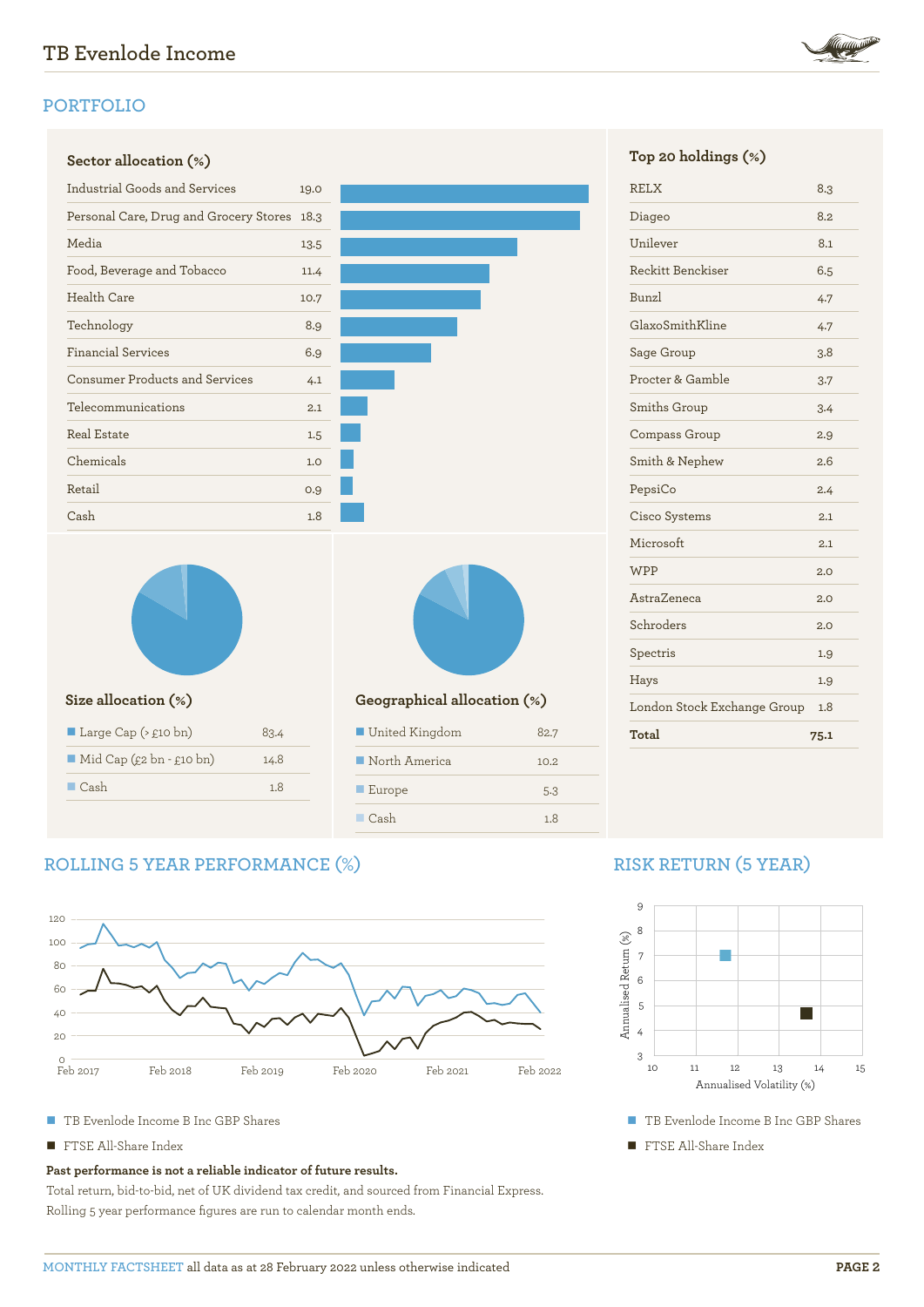

# **INVESTMENT TEAM**

**The Evenlode Investment Team totals 15 staff. Fund managers are supported by a team of analysts including three dedicated stewardship analysts, and the team works collegiately to challenge thinking and share ideas.**



**Fund Manager** Hugh launched TB Evenlode Income in October 2009. Previously he managed several

equity income funds at Rathbone Unit Trust Management. Hugh holds a first-class degree from the University of Edinburgh in Philosophy and Mathematics.



**Fund Manager** Ben has worked on the TB Evenlode Income fund since launch in 2009, and became

co-manager in December 2012. Ben has a doctorate from the University of Oxford and a first-class degree from University College London, both in the field of physics. He holds the Investment Management Certificate and level 1 of the Chartered Financial Analyst qualification.

#### **HUGH YARROW BEN PETERS CHRIS MOORE**



**Head of Research** Chris joined Evenlode Investment Management in February 2018 having previously

been an equity research analyst at Investec Bank and Berenberg. Chris is a fully qualified Chartered Accountant and Chartered Financial Analyst, and studied Accounting and Finance at Warwick University.

## **ENVIRONMENTAL, SOCIAL AND GOVERNANCE (ESG)**



**SAWAN KUMAR Head of Stewardship**



**CHARLIE FREITAG Stewardship Analyst**



#### **BETHAN ROSE Sustainable Investment Analyst**

**Integration into the investment process**

Our annual Responsible Investment Report is due to be published shortly. In the report, we look back at the year in detail, highlighting our voting and engagement activity, our annual emissions analysis and touch on some key thematic areas such as effective engagement, greenwashing and the importance of carbon pricing.<br>We hope the report will give you a sense of how we go about investing repsonsibly at Evenlode and the key<br>issues we n

#### **Our ongoing commitment**

#### Signatory of:



Evenlode Investment Management became a signatory to the United Nations Principles for Responsible Investment (UNPRI) in 2018. By becoming signatories, we commit to implementing these principles and incorporating environmental, social and governance factors into our investment process to help enhance returns and better manage risk for our clients.

? Strategy & Governance: A+

- ? Integration: A+
- ? Engagement: A
- **Proxy Voting: A**

**Recent publications for download**

- ? **[UNPRI Assessment Report](https://evenlodeinvestment.com/resources/stewardship-assets/2020-Assessment-Report.pdf)**
- ? **[Responsible Investment Report](https://evenlodeinvestment.com/resources/stewardship-assets/Evenlode-Annual-RI-Report-2020-Final.pdf)**
- ? **[Carbon Emissions Report](https://evenlodeinvestment.com/resources/stewardship-assets/Evenlode-Portfolio-Carbon-Emissions-Report-2021.pdf)**

**MSCI Rating**



Data as at 31 December 2021. Based on 98.7% of AUM. MSCI ESG Fund ratings are intended to measure the resilience of funds to long-term risks and opportunities arising from environmental, social and governance issues.

#### **Morningstar® Ratings**



Morningstar Sustainability Rating™

Ratings as at 31 December 2021. Based on 100.0% of AUM. The Morningstar® Sustainability Rating™ is intended to measure how well the issuing companies of the securities within a fund's portfolio holdings are managing their environmental, social, and governance risks and opportunities relative to the fund's Morningstar Global Category peers.



Ratings as at 31 December 2021. Based on 98.7% of AUM. The Morningstar® Low Carbon Designation™ is intended to allow investors to easily identify low-carbon funds across the global universe. The designation is an indicator that the companies held in a portfolio are in general alignment with the transition to a low-carbon economy.

© 2021 Morningstar. All rights reserved. The information contained herein: (1) is proprietary to Morningstar and/or its content providers; (2) may not be copied or distributed; and (3) is not warranted to be accurate, complete, or timely. Neither Morningstar nor its content providers are responsible for any damages or losses arising from any use of this information. Past performance is no guarantee of future results. MSCI ESG Research LLC's ("MSCI ESG") Fund Metrics and Ratings (the "Information") provide environmental, social and governance data with respect to underlying securities within more than 31,000 multi-asset class Mutual Funds and ETFs globally. MSCI ESG is a Registered Investment Adviser under the Investment Advisers Act of 1940. MSCI ESG materials have not been submitted to, nor received approval from, the US SEC or any other regulatory body. None of the Information constitutes an offer to buy or sell, or a promotion or recommendation of, any security, financial instrument or product or trading strategy, nor should it be taken as an indication or guarantee of any future performance, analysis, forecast or prediction. None of the Information can be used to determine which securities to buy or sell or when to buy or sell them. The Information is provided "as is" and the user of the Information assumes the entire risk of any use it may make or permit to be made of the Information.